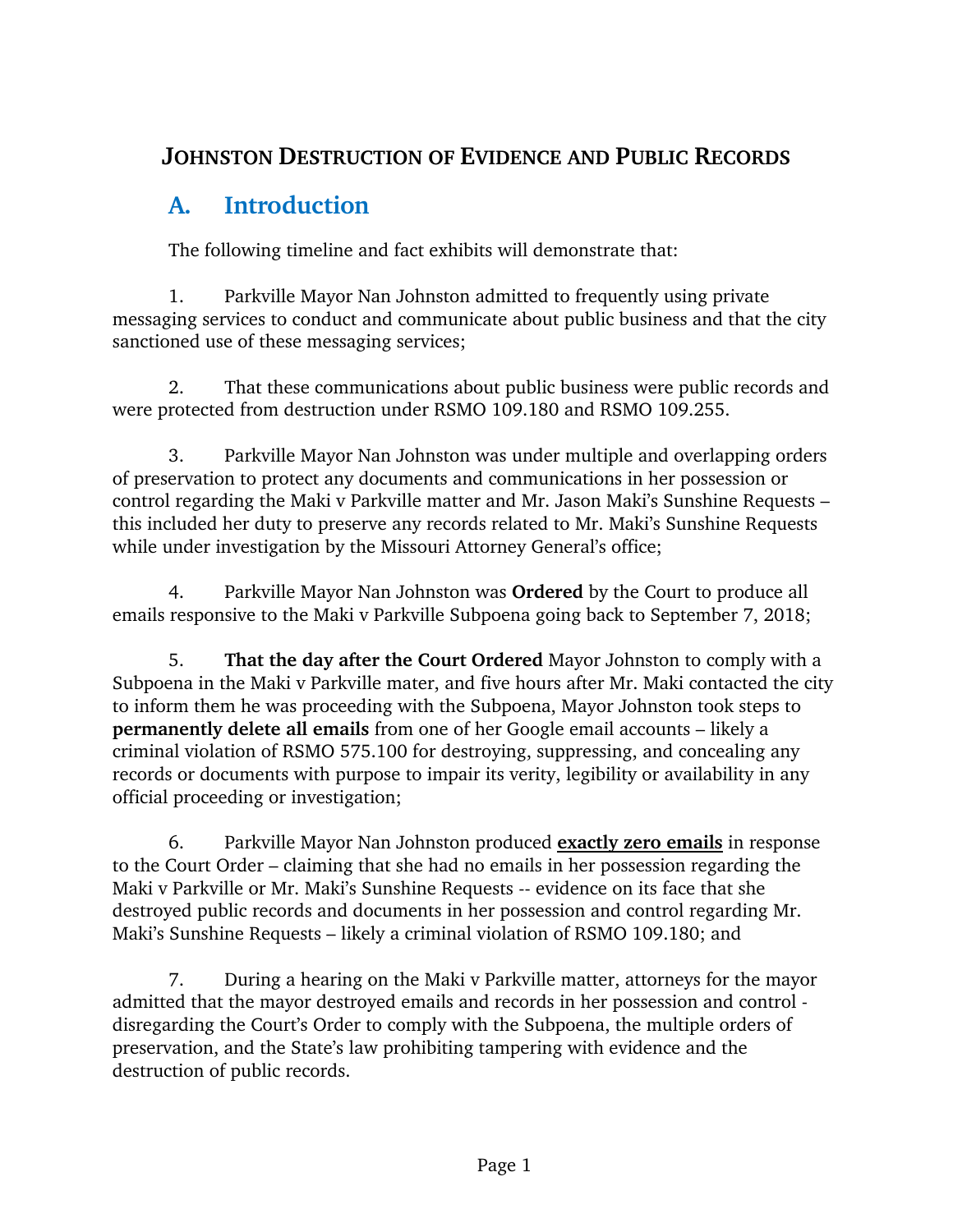## **B. Background facts and relevant State statutes**

#### **RSMo Section 109.210(5) — Definition of a public record**

A "record" is defined as any "document, book, paper, photograph, map, sound recording or other material, regardless of physical form or characteristics, made or received pursuant to law or in connection with the transaction of official business". This definition includes those records created, used and maintained in electronic form (emails).

#### **RSMo Section 109.180 — Refusal to permit inspection of public records penalties.**

Except as otherwise provided by law, all state, county and municipal records kept pursuant to statute or ordinance shall at all reasonable times be open for a personal inspection by any citizen of Missouri, and those in charge of the records shall not refuse the privilege to any citizen [*this may be construed to include refusal through the deliberate destruction of public records*]

**Any official who violates the provisions of this section shall be subject to removal or impeachment and in addition shall be deemed guilty of a misdemeanor** and upon conviction shall be punished by a fine not exceeding one hundred dollars, or by confinement in the county jail not exceeding ninety days, or by both the fine and the confinement.

#### **RSMo Section 575.100. Tampering with evidence — penalties.**

A person commits the offense of tampering with physical evidence if he or she: (1) Alters, destroys, suppresses or conceals any record, document or thing with purpose to impair its verity, legibility or availability in any official proceeding or investigation

**The offense of tampering with evidence is a class A misdemeanor**, unless the person impairs or obstructs the prosecution or defense of a felony, in which case tampering with physical evidence is a class E felony.

### **C. Material Facts**

1. Around January of 2019, the Mayor was aware that an investigation by the

Missouri Attorney General regarding alleged Sunshine Violations was forthcoming. The

City acknowledged and discussed the pending investigation during a February 5, 2019,

Board of Aldermen meeting. (Exhibit Maki-170 at 22). Having knowledge of a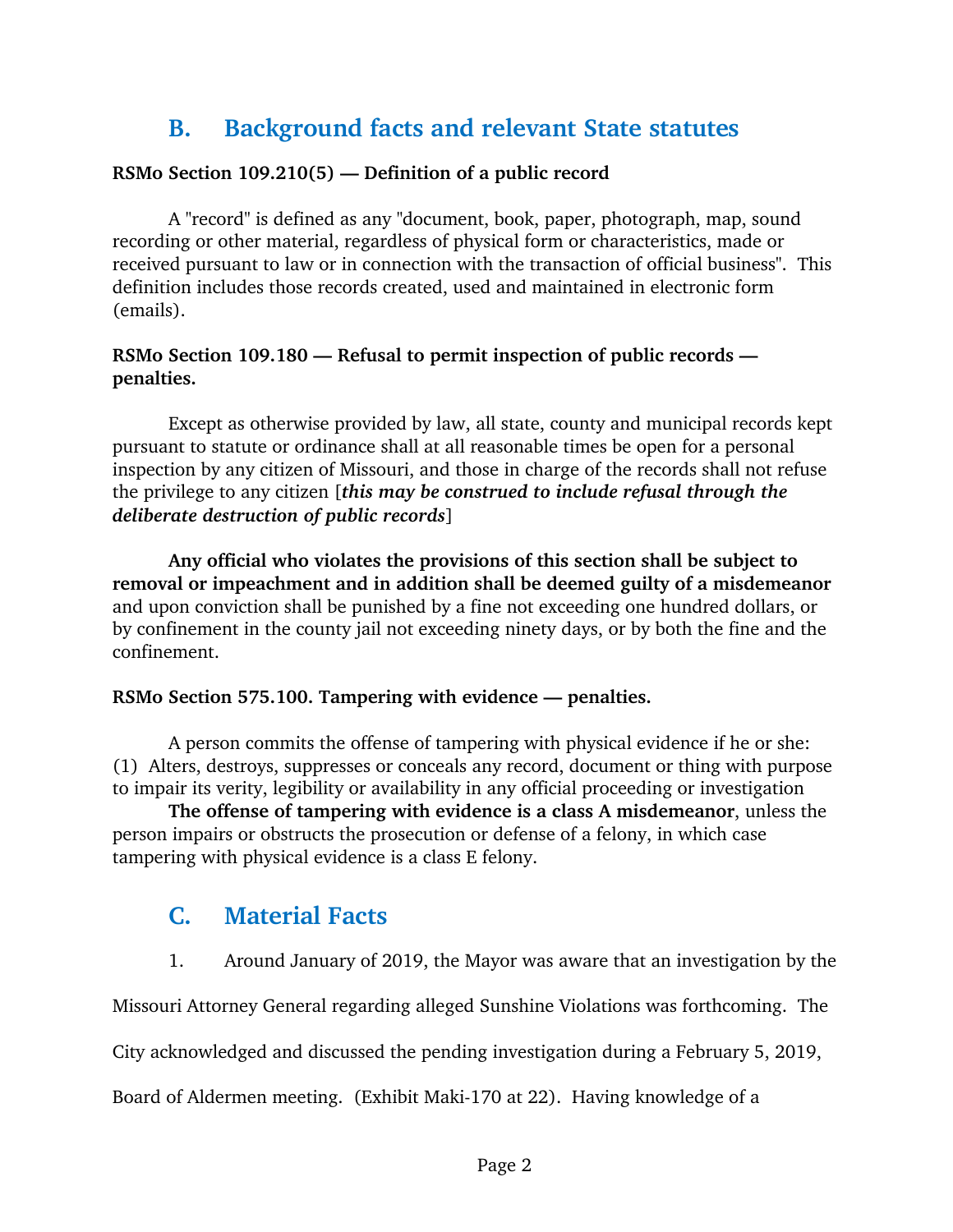forthcoming investigation by a governmental/regulatory body, the City and its Officials were without question aware of their duty to preserve any records related to Mr. Maki's Sunshine Requests. This would go on to include Mr. Maki's June 10, 2019, request for public records stored on their private messaging services.

2. On January 22, 2019, during an interview with "The Kansas City Star", Parkville Mayor Nan Johnston admitted that the City Officials frequently use private emails to discuss public business stating:

*"We use private emails a lot because all of us are part time, especially our aldermen"*. (Exhibit Maki-169 at 2)

3. Around March 22, 2019, the Missouri Attorney General's office opened its investigation into the City of Parkville's response to Mr. Maki's Sunshine Requests.

*Note: From this point on, any destruction of evidence or public records would have occurred while the AG investigation was underway.*

4. On April 15, 2019, in a letter to the Missouri Attorney General, the city admitted its use of private messaging services to conduct and discuss public business stating:

*"As has previously been publicly acknowledged, some of the elected officials have used their private e-mail addresses for correspondence related to City business. We are unaware of any prohibition on them doing so"*. (Exhibit Maki-165 at 5)

5. On June 10, 2019, Mr. Maki asked that the City of Parkville produce the emails discussing public business which are responsive to his Sunshine Requests; specifically, those from the private messaging services of the Mayor and each Alderman. Included in the request was a Preservation Order for the City and its Officials to preserve all records responsive to Mr. Maki's requests—including the public records and emails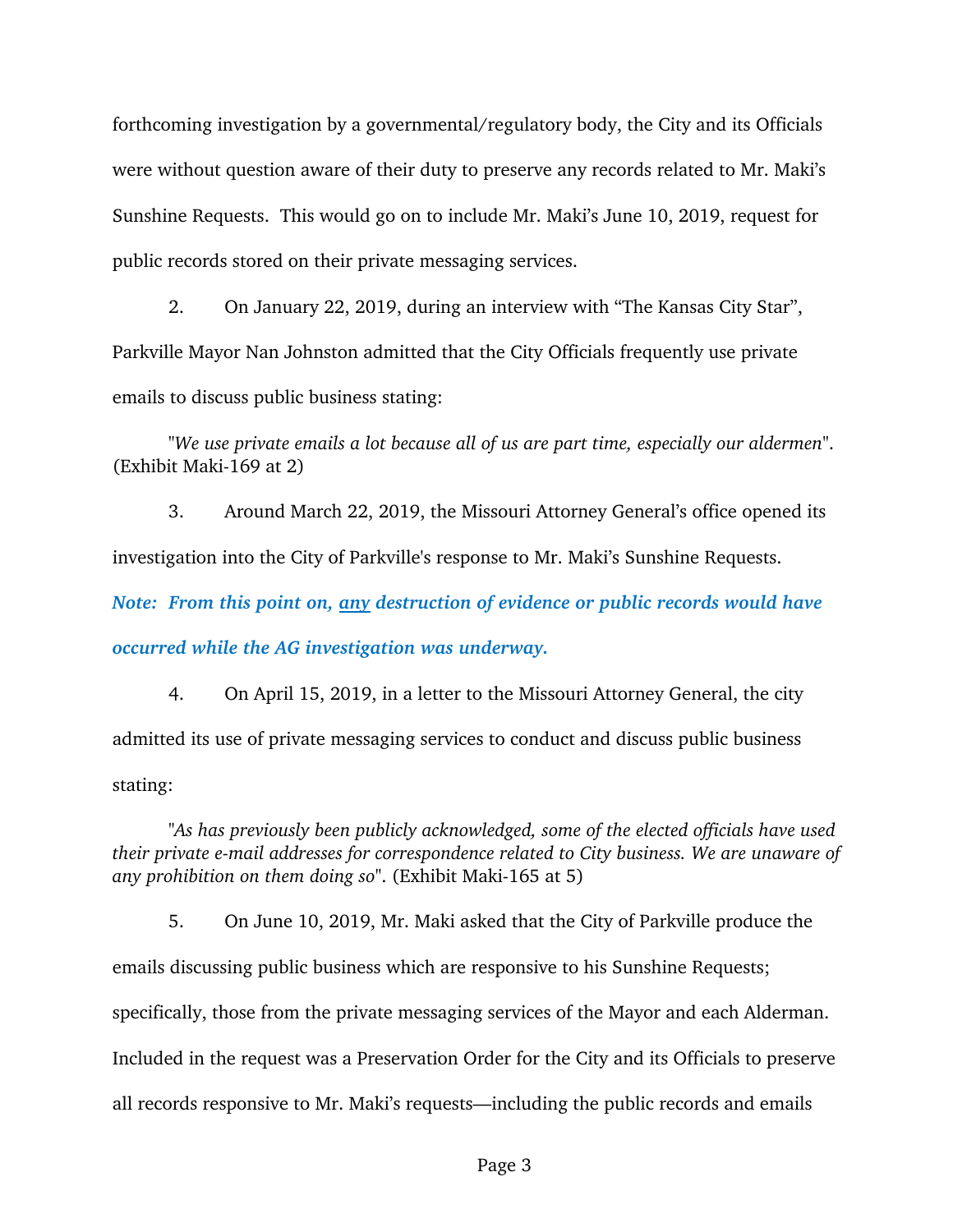stored in the City Officials' private email boxes—and any material that may be relevant to future litigation on this issue. (Exhibit Maki-166 at 4).

**Note: From this point on, any destruction of evidence or public records regarding item #5 could be construed as a tampering / destruction of evidence, spoilation, and destruction of public records.**

6. Around June 12, 2019, City Administrator Joe Parente authored a memo to the Mayor and Board of Aldermen in preparation for an upcoming June 18, 2019, Board of Aldermen Executive Session to discuss Mr. Maki's June 10th Request and the related Preservation Order.

7. On June 13, 2019, the city responds via City Attorney Chris Williams, acknowledging the request and Preservation Order stating they will review and respond to the request to produce emails discussing public business which are responsive to his Sunshine Request within one week. No response is received.

8. On June 18, 2019, the Board of Alderman entered into an executive session to discuss Mr. Maki's June 10, 2019, Request.

9. On June 25, 2019, after the city exceeds their promised response date, a follow-up request for a response is made. On June 28, 2019, Chris Williams responds to the June 25th follow- up request promising again that the city will respond the following week. No response is received. On July 15, 2019, the city is contacted again for a response to the original June 10th request. No response is received.

10. On September 3, 2019, the Board of Aldermen enter into a second executive session to discuss Mr. Maki's June 10, 2019, Request. During the meeting the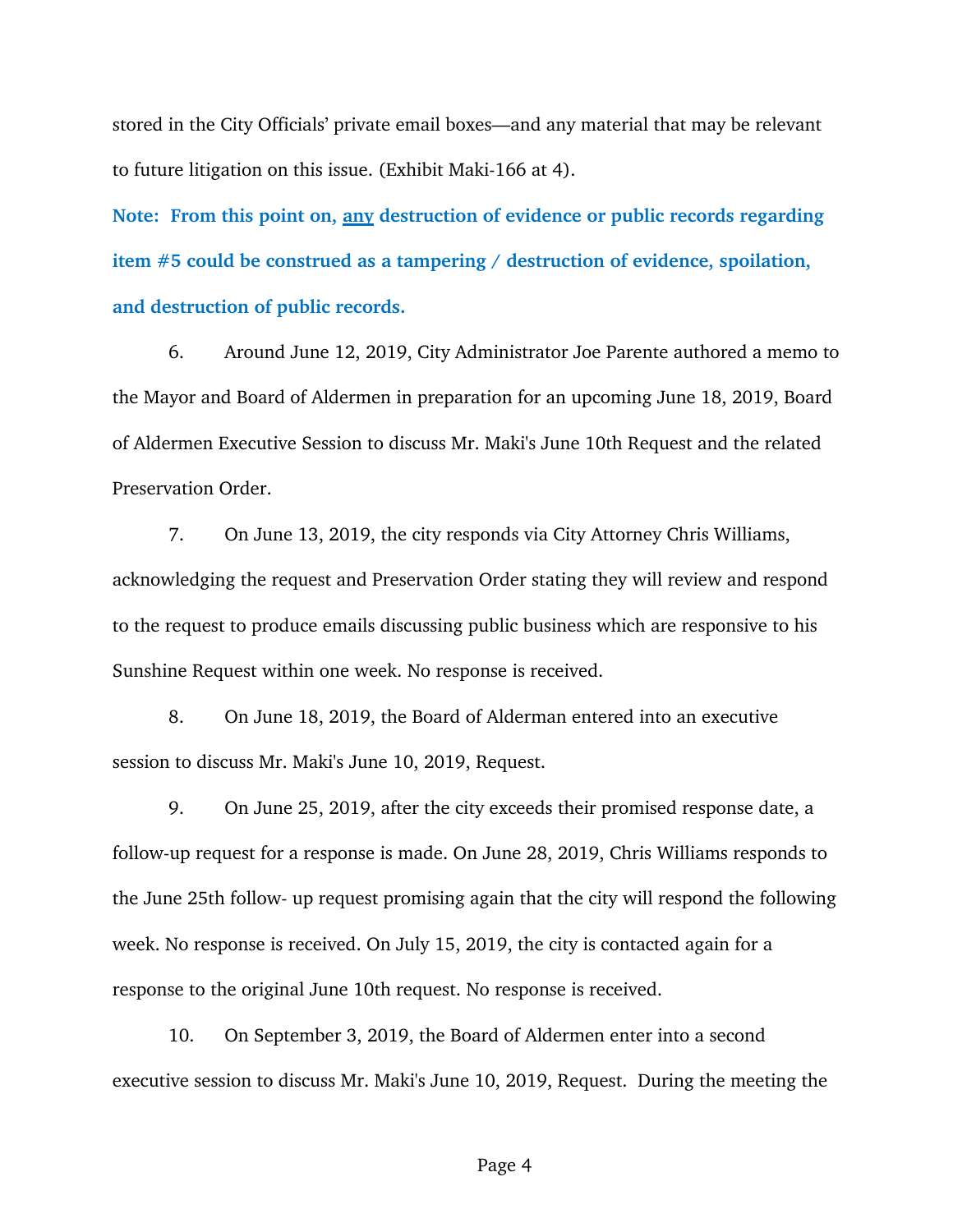Board of Aldermen instruct the Mayor, City Administrator and Clerk to release the records withheld from Mr. Maki's 17-26 requests. Ultimately that instruction is not carried out by the Mayor and City staff.

11. On September 17, 2019, the city, its officers, staff, and employees, were served with a second Preservation Order for any documents or communications related to Mr. Maki's Sunshine Requests. The letter informed the city to take all steps necessary **to preserve any documents or electronically-stored information (emails) regardless of form or format—that would be relevant to any litigation arising out of or related to Mr. Maki's Sunshine Requests or the City's response thereto or relevant to any investigation or litigation by the Missouri Attorney General concerning the City's responses to Mr. Maki's Sunshine Requests.** (Exhibit Maki-174 at 1-2). [Note: The City was still under investigation by the State Attorney General]

12. On September 17, 2019, at a City Board of Aldermen meeting, the City Attorney informed the Board of Aldermen that State Attorney General had just contacted the city and instructed them not to destroy **any communications or documents** "relate[d] to records that were requested or in, or related to the Sunshine Law Complaint that was filed earlier this year ". (Exhibit Maki-200 at 3).

13. On December 5, 2019, during an interview with "The Pitch", Parkville Mayor Nan Johnston re-confirmed that City Officials continue to frequently use private emails to discuss public business stating:

*"We're a small city, and it's not illegal for us to use our personal email, so I don't know why he's making such a big deal out of it," and;*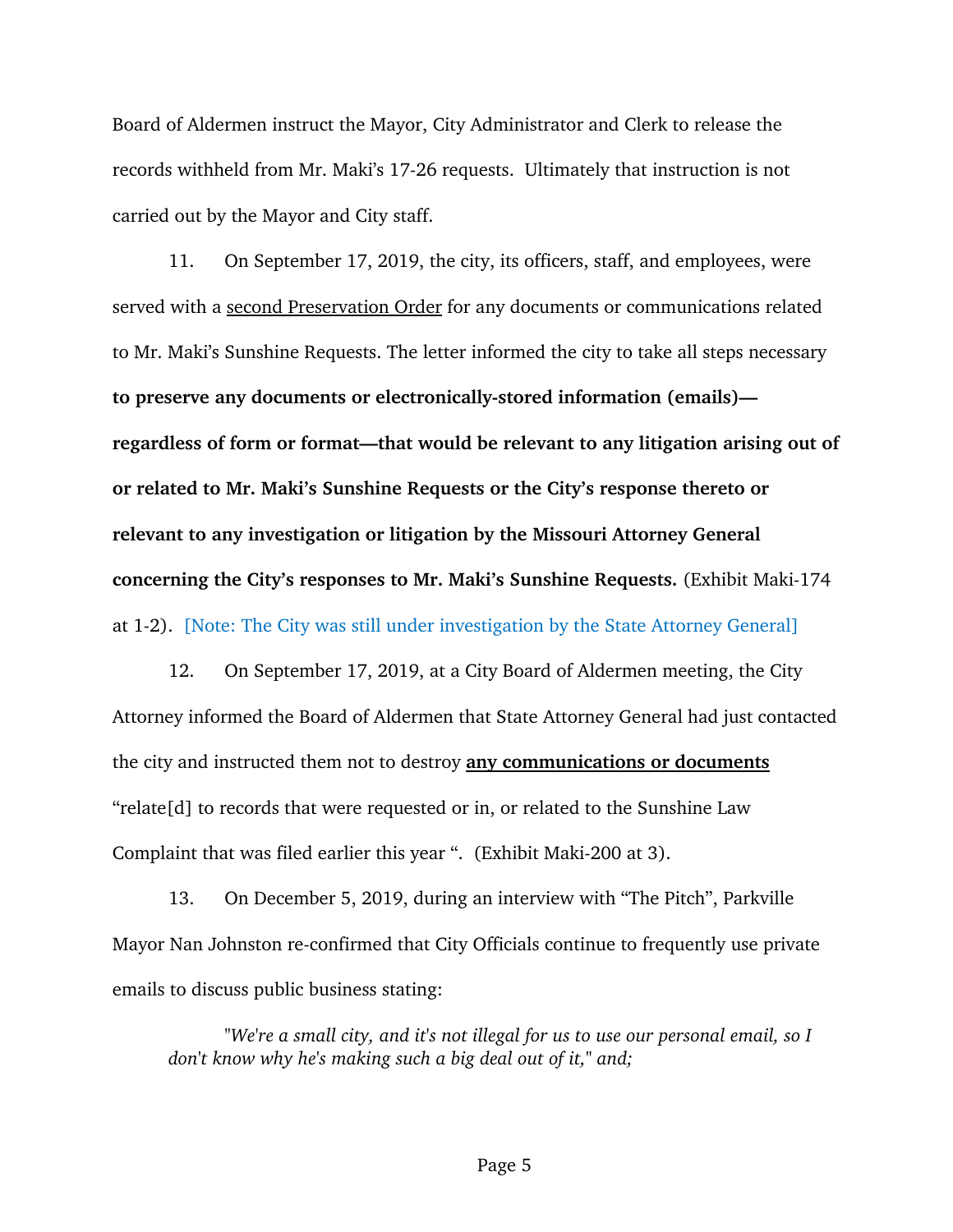*"Johnston says . . . . that it's typical for herself and city alderman to use personal emails to communicate." (emphasis added). (Exhibit Maki-173 at 2).*

14. On March 2, 2020, Mr. Maki serves the city with his lawsuit regarding Parkville's Sunshine Law Violations. (*See Case.net docket for 20AE-CC00060)*

15. On May 22, 2020, Mr. Maki serves the City with Notice of Subpoenas of the City Officials. (*See Case.net docket for 20AE-CC00060)*

16. On August 24, 2020, after hearing oral arguments regarding the City's motion to quash Mr. Maki's Subpoenas of the City Officials, the Court Orders that Mr. Maki's Subpoenas may proceed in accordance with the findings of the Court Order.

17. On August 25, 2020, at 11:58 am, Mr. Maki transmits a letter to the City stating that "I will be issuing new Rule 58.02 Subpoenas later this week in accordance with [the Court's] findings." (Exhibit Maki-151; Exhibit Maki-177)

18. On August 25, 2020, at 5:22 pm, **the day after the Court Ordered compliance with Mr. Maki's Subpoenas**, and merely five hours after Mr. Maki informed the city that the re-issued Subpoenas are imminent, Parkville Mayor Nan Johnston takes steps to **permanently delete all emails** from one of her Google email accounts. (Exhibit Maki-175). [Note *This example, obtained from public records, provides evidence showing she took action to destroy at least one mailbox while under a Court sanctioned Subpoena to produce all documents and communications in her custody or control; the Platte County Sherriff is currently investigating this and may be in possession of other examples.*]

19. On September 15, 2020, Mayor Nan Johnston is served with a Subpoena Ordering her to produce any documents or communications from her private messaging